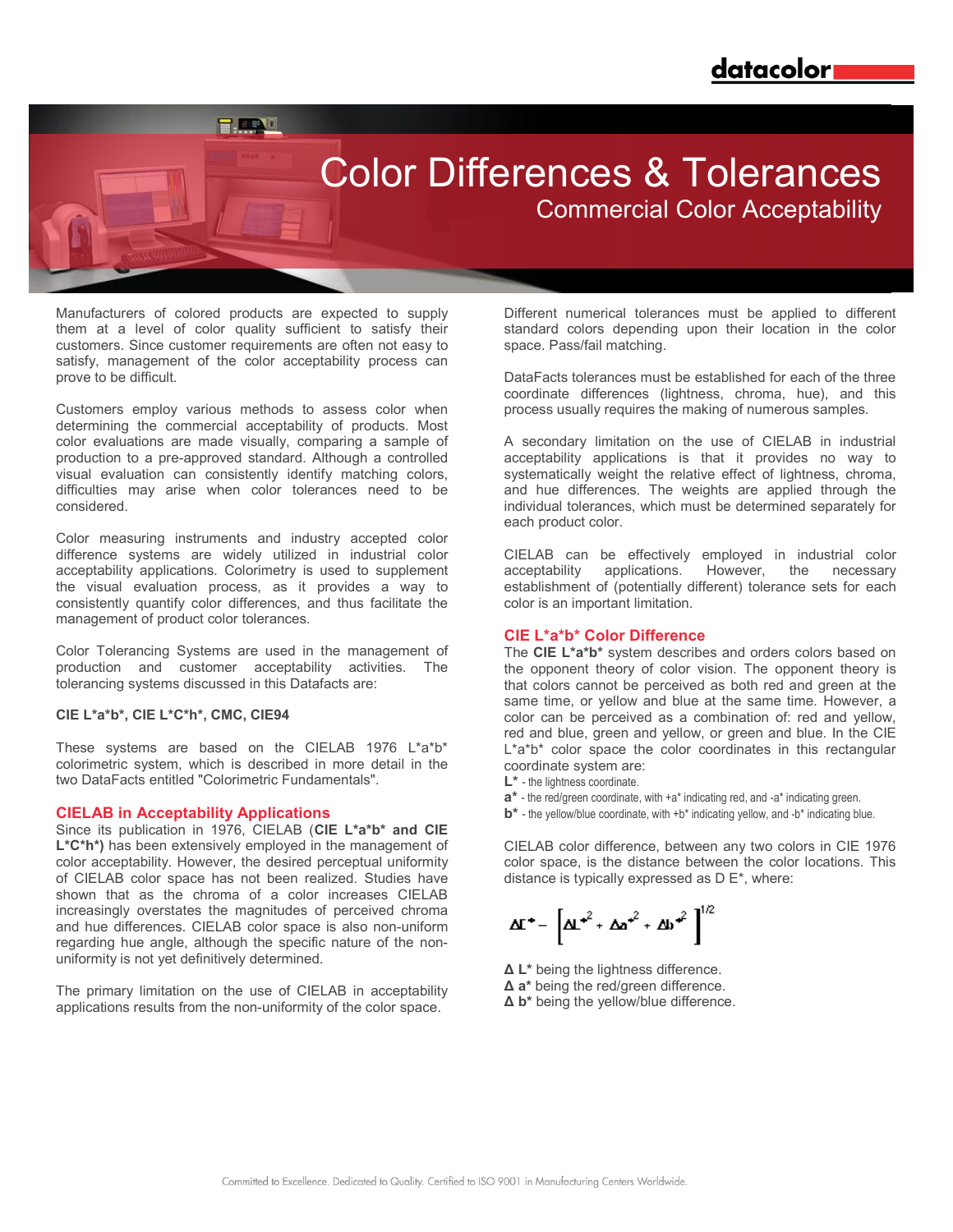### **CIE L\*a\*b\* Color Tolerances**

**CIE 1976** color space is approximately uniform for the perception of small color differences. That is, for specimens compared to a standard, color differences (distances) in any direction are of about the same importance (weight). Thus; **CIE L\*a\*b\*** color difference (**ΔE\***) is an equally weighted combination of the coordinate (**L\*, a\*, b\*)** differences.

Industrial color acceptability decisions are often not based solely on the equally weighted CIE color difference (**ΔE\***) function. By establishing tolerances that may differ for different colors, and also may differ for each coordinate, an effective color acceptability management system is possible using **CIE L\*a\*b\***.

A drawback to using CIE L\*a\*b\* in tolerancing systems is that the rectangular acceptability volumes do not conform well with visual experience. A visual acceptability volume (in CIE 1976 space) typically takes the form of an ellipsoid, whose minor axis aligns in the direction of changing hue. Since both the shape and alignment of the L\*a\*b\* volume do not agree well with visual experience, colors near the edges of the volume may be calculated as acceptable although visually judged unacceptable.

# **CIE L\*C\*h\* Color Difference**

Colors can also be described and located in **CIE 1976** color space using the method of specifying their **L\*, C\*,** and **h\*** coordinates. In this method, **L\*** coordinates are the same as in L\*a\*b\*, while the **C\*** and **h\*** coordinates are computed from the a\* and b\* coordinates. The same color is still in the same location in the color space, but **CIE L\*a\*b\*** and **CIE L\*C\*b\*** are two different ways to describe its position.

**CIE L\*C\*h\*** color space is three dimensional, with colors located using cylindrical coordinates as follows:

**L\*** - the lightness coordinate (the same as in L\*a\*b\*).

**C\*** - the chroma coordinate, the distance from the lightness axis.

**h\*** - the hue angle, expressed in degrees, with 00 being a location on the  $+ a^*$  axis, continuing to 90 $\degree$  for the  $+ b^*$  axis, 180 $^{\circ}$  for - a\*, 270 $^{\circ}$  for - b\*, and back to 360 $^{\circ}$  = 0 $^{\circ}$ .

Many CIE system users prefer the L\*C\*h\* method of specifying a color, since the concept of hue and chroma agrees well with visual experience.

For industrial color tolerancing applications, CMC offers these primary advantages over the CIE L\*a\*b\* and CIE L\*C\*h\* systems:

A single ( $ΔE<sub>CMC</sub>$ ) tolerance may be employed, rather than multiple tolerances (**ΔL\*, ΔC\*, ΔH\***).

- **ΔC\*** being the chroma difference. **Δh\*** being the hue angle difference.
- **ΔH\*** being the metric hue difference.

The metric hue difference (**Δ**H\*) is the color difference that remains when the lightness and chroma differences are zero. **Δ**H\* is used in the total color difference computation, where all terms are distances (not angles), as follows:

 $\Delta I^* = \left[ \Delta I^*^2 + \Delta C^*^2 + \Delta I^*^2 \right]^{1/2}$ 

CIE 1976 **Δ**E\* and D **Δ**L\* differences are the same for any pair of colors whether using CIE L\*a\*b\* or CIE L\*C\*h\*.

## **CIE L\*C\*h\* Color Tolerances**

The **CIE L\*C\*h\*** system locates a color in the three dimensional **CIE 1976** color space, based on the **L\*, C\*,** and **h\*** coordinates. Color acceptability management using this system is similar to using **CIE L\*a\*b\***, except that chroma (**C\***) and hue angle (**h\***) are used instead of the **a\*** and **b\*** coordinates.

The CIE L\*C\*h\* acceptability volume conforms better to the visual evaluation ellipsoid than is the case with CIE L\*a\*b\*. Alignment of the acceptability volumes are typically the same although the shapes differ significantly. Colors near the edges of the L\*C\*h\* solid will often be calculated as acceptable although visually judged unacceptable.

### **CMC Color Difference and Tolerances**

The **CMC** color difference formula is based on the colorimetric principles of the **CIE 1976** system. It is typically employed as a color tolerancing system in industrial applications. **CMC** color difference (D ECMC), a modification (transformation) of **CIE L\*C\*h\*** color difference, has proven to be a useful measure of the commercial acceptability of colored products.

**CMC** color difference is often employed in pass/fail color production applications, where a single numerical tolerance can be established and utilized to make acceptability decisions. An important advantage of **CMC** is that once a tolerance has been successfully implemented for a product, the same tolerance may prove applicable for other colors produced under similar commercial conditions.

- The same ( $\Delta E_{CMC}$ ) tolerance may often be utilized for a group of similar products, no matter their color.
- Computed color differences (**ΔECMC**) generally correlate better with visual assessment, in both acceptability and perceptibility applications.